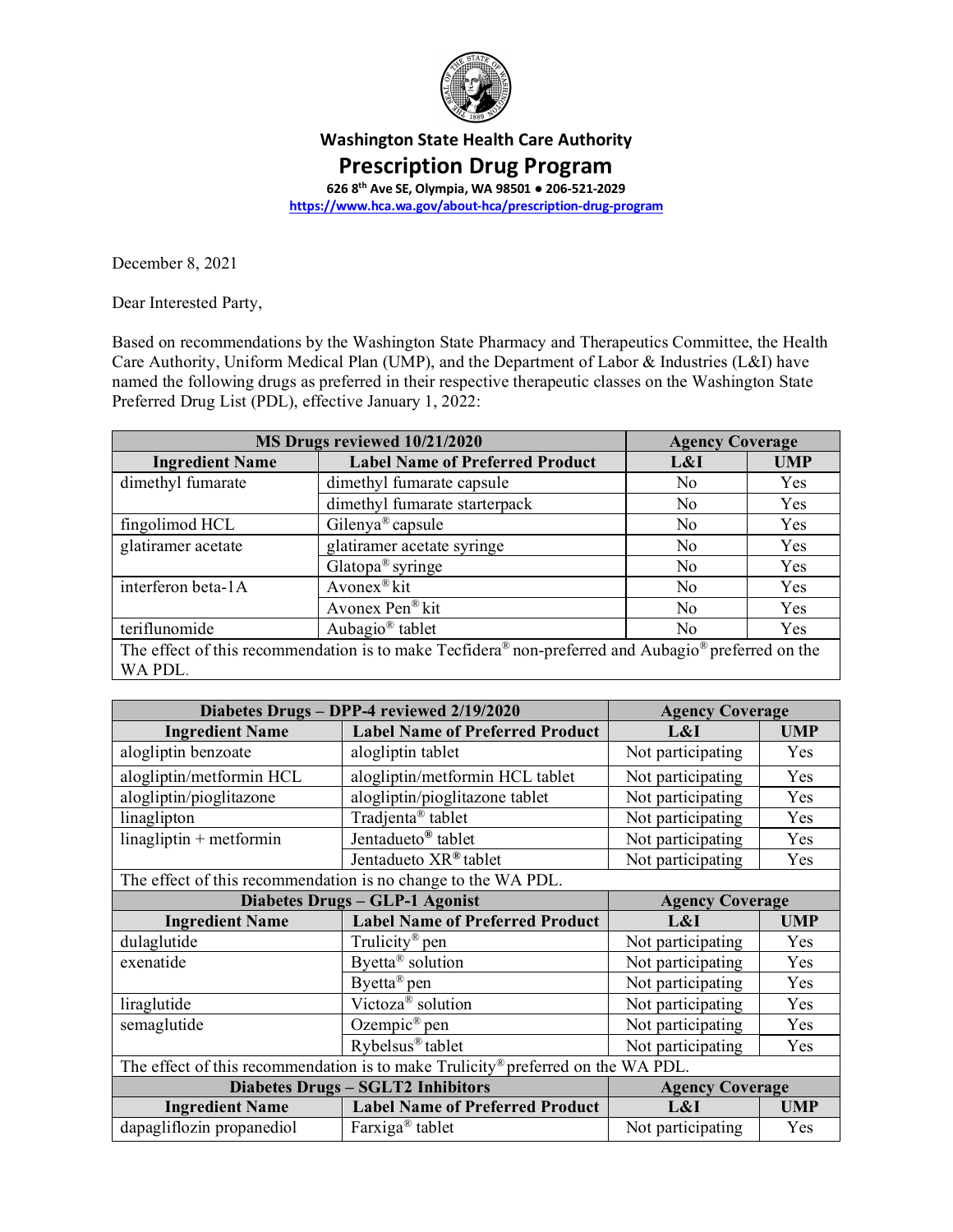| dapagliflozin/ metformin ER                                   | Xigduo XR® tablet                | Not participating | Yes |
|---------------------------------------------------------------|----------------------------------|-------------------|-----|
| empagliflozin                                                 | Jardiance® tablet                | Not participating | Yes |
| empagliflozin/ metformin                                      | Synjardy <sup>®</sup> tablet     | Not participating | Yes |
| <b>HCL</b>                                                    | Synjardy $XR^{\circledR}$ tablet | Not participating | Yes |
| The effect of this recommendation is no change to the WA PDL. |                                  |                   |     |

| Targeted Immune Modulator (TIM) reviewed 4/21/2021 |                                                                                                  |                | <b>Agency Coverage</b> |  |
|----------------------------------------------------|--------------------------------------------------------------------------------------------------|----------------|------------------------|--|
| <b>Ingredient Name</b>                             | <b>Label Name of Preferred Product</b>                                                           | L&I            | <b>UMP</b>             |  |
| adalimumab                                         | Humira® kit                                                                                      | N <sub>0</sub> | Yes                    |  |
|                                                    | Humira Pen® kit                                                                                  | No             | Yes                    |  |
|                                                    | Humira Pediatric Crohns Disease Starter Pack®kit                                                 | N <sub>o</sub> | Yes                    |  |
|                                                    | Humira Pen-Crohns Disease Starter® kit                                                           | N <sub>o</sub> | Yes                    |  |
|                                                    | Humira Pen-Psoriasis Starter® kit                                                                | N <sub>o</sub> | Yes                    |  |
| apremilast                                         | Otezla <sup>®</sup> tablet                                                                       | N <sub>o</sub> | Yes                    |  |
| etanercept                                         | Enbrel® kit                                                                                      | N <sub>o</sub> | Yes                    |  |
|                                                    | Enbrel® solution                                                                                 | N <sub>o</sub> | Yes                    |  |
|                                                    | Enbrel <sup>®</sup> syringe                                                                      | No             | Yes                    |  |
|                                                    | Enbrel Mini® solution                                                                            | N <sub>o</sub> | Yes                    |  |
|                                                    | Enbrel Sureclick <sup>®</sup> auto injector                                                      | No             | Yes                    |  |
|                                                    | Enbrel Sureclick® solution                                                                       | N <sub>o</sub> | Yes                    |  |
| risankizumab                                       | Skyrizi <sup>®</sup> pen                                                                         | N <sub>o</sub> | Yes                    |  |
| secukinumab                                        | Cosentyx <sup>®</sup> solution                                                                   | N <sub>o</sub> | Yes                    |  |
|                                                    | Cosentyx <sup>®</sup> syringe                                                                    | N <sub>o</sub> | Yes                    |  |
|                                                    | Cosentyx Sensoready Pen® auto injector pen                                                       | N <sub>o</sub> | Yes                    |  |
| tofacitinib citrate                                | Xeljanz® solution and tablet                                                                     | No             | Yes                    |  |
|                                                    | Xeljanz XR <sup>®</sup> tablet                                                                   | N <sub>o</sub> | Yes                    |  |
| ustekinumab                                        | Stelara <sup>®</sup> solution                                                                    | N <sub>0</sub> | Yes                    |  |
|                                                    | Stelara <sup>®</sup> syringe                                                                     | N <sub>o</sub> | Yes                    |  |
| upadacitinib                                       | Rinvoq® tablet                                                                                   | N <sub>o</sub> | Yes                    |  |
| PDL.                                               | The effect of this recommendation is to make Skyrizi®, Rinvoq®, and Xeljanz® preferred on the WA |                |                        |  |

| <b>Newer Anticoagulant Drugs reviewed 6/20/2018</b>                            |                                        | <b>Agency Coverage</b> |            |
|--------------------------------------------------------------------------------|----------------------------------------|------------------------|------------|
| <b>Ingredient Name</b>                                                         | <b>Label Name of Preferred Product</b> | L&I                    | <b>UMP</b> |
| apixaban                                                                       | Eliquis <sup>®</sup> tablet            | No                     | Yes        |
| dabigatran etexilate mesylate                                                  | Pradaxa <sup>®</sup> capsule           | No                     | Yes        |
| rivaroxaban                                                                    | Xarelto <sup>®</sup> tablet            | No                     | Yes        |
| The effect of this recommendation is to make Xarelto® preferred on the WA PDL. |                                        |                        |            |

Each agency will use the common PDL according to its benefit structure. You may view the current PDL on our <u>website</u>.

If you have other questions or comments regarding this announcement, please contact Leta Evaskus at (206) 521-2029 or by email at <u>leta.evaskus@hca.wa.gov</u>.

Sincerely,<br>Muhal Sullan